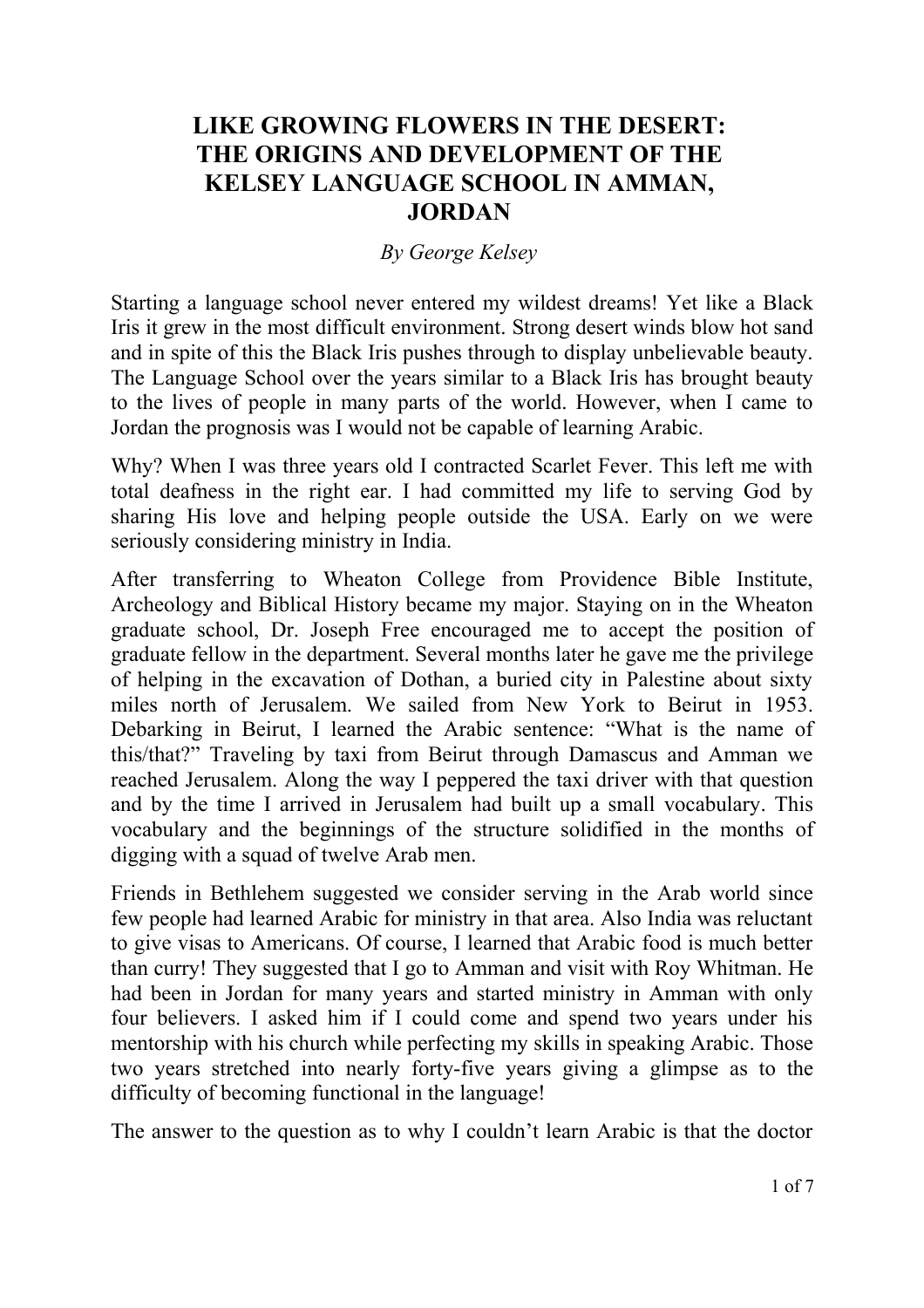our group used to examine candidates in his report to the board said "his health is generally good, but since he can't hear in his right ear he will probably not learn the language."

After Martha and I graduated from Wheaton in 1955 and with two children we arrived in Amman. We took some private lessons a few hours a week from high school kids and from some older tutors. I worked on gaining the ability to communicate. I went after the language with every ounce of energy and stamina I could muster. Teachers thought that they should teach an adult non-Arab as they did Arabic high school students who actually knew the language and were only polishing up the fine points. I didn't really need the fine points before I had mastered the rough points! I spent a lot of time listening, visiting individuals and attending house meetings daily plus trying to fathom the advanced levels that the tutors were trying to get into my mind. I read some from pre-Islamic materials, the golden era of Arabic in the tenth century and more recent literary notables. I don't know how many hundred books I have read and continue to read even now.

At any rate after several months I began taking part in a church service, giving the introduction to a talk and then my friend Fuad finished the sermon. As time went on the thoughts were more mature and the mistakes very gradually became fewer and my introductions became longer until they became regular sermons, though I realize that buying bread is different from the art of introducing the Bread of Life.

I had gotten a hint of the pattern approach to language learning, but felt the linguist working on that was more interested in linguistic theory than in enabling students to develop functionality in the language. My plan included attending a house meeting or church service each evening and if possible after that to visit some family. I had a notebook and furiously wrote as many words down as I could often creating words with parts of the end of one word and the beginning of the next. But soon I was able to not only get sensible words, but develop to where I could get phrases and sentences and critique the sermon. This kept my mind attentive to the speaker and also fine tuned my ear to hear the contrasting sounds and word choice in explaining things. I wanted to know not how I could say something, but what and how an Arab would say something. I soon attained a level of being able to analyze the theology and the intent of the speaker.

Mr. Whitman did not have a car, so often we would go together in my car to meetings in different parts of Jordan. I would pick his brain for an explanation of different words and parts of grammar. As we twisted around the hills and curves leading to the Jordan valley he explained to me such things as the ten forms. We had rented a house in Jericho in the midst of an orange grove and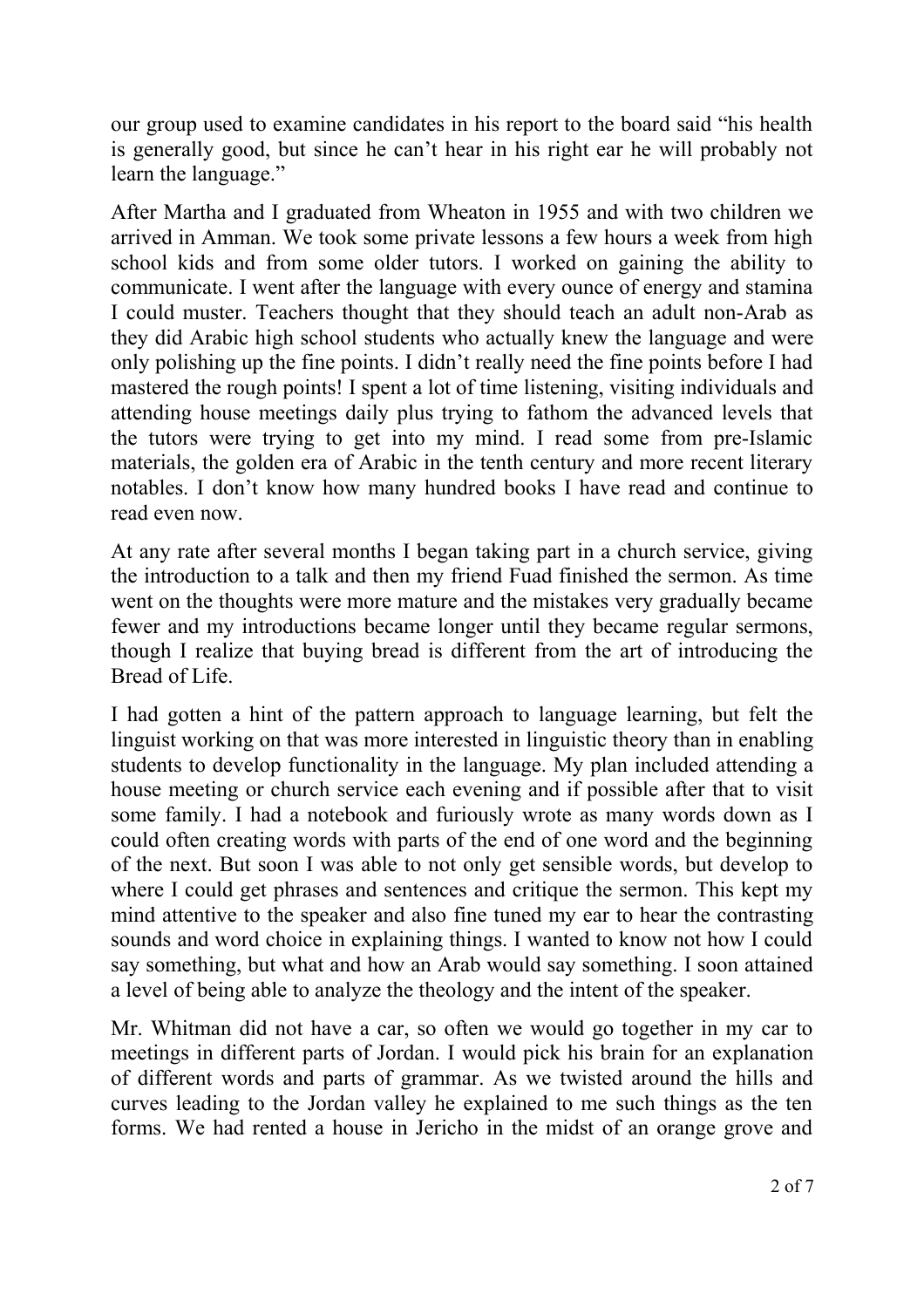would go down once a week to hold meetings. Our Jericho House became a delightful retreat from the blustery winters in the mountain region of Amman.

I never had a plan or vision of starting a language school. After several years our group sent out another couple. They wrote and asked me what they could do to learn the language. I knew that my way of learning had been rather inefficient and took an awfully long time. I decided there should be a better way and started to figure out what one should learn first. I started out with a few sentences and conversations. My thought was that a person should be able to say something in Arabic to his neighbors after the first day and grow from that point on. When some people heard that I was going to teach this couple they asked if they could also study with them. So there were seven who formed two classes. Afaf Bayouk and Asma Maayaah not yet twenty years old began to teach.

At night I would design some conversations and drills, type them up and the next morning they would try them out. One of the students was brilliant and made rapid progress. I assumed he was normal and that all students would do the same. Later it became clear that not all were as gifted as he. This is easy I thought! It didn't take long to hit reality! However, I wanted to design a course not for a scholar, but for an ordinary person such as a nurse, a doctor, or a mother with small children as well as others who wanted to serve and needed Arabic to do so effectively.

A young man in our church asked me to intercede with him in a US Aid English language teaching program. In talking with Dr. Fayez Larudee, the director of the program, about my friend, I asked him what book he thought was best to teach Arabic. He mentioned the names or two or three but said none of them were any good. This agreed with my thoughts and then I mentioned to him my efforts to start teaching a group and writing material for them. He said since I knew Arabic and he knew linguistics I should come and teach him. He'd help me in the development from the linguistic angle. I taught him for six months and never once caught him make an error or indicate the slightest accent in speaking English. Later it became clear that in meetings with Dr. William McElwee Miller in northeast Iran he became a believer when he was a young teenager. Later he went to Princeton Seminary and then the University of Michigan where he received a PhD in linguistics. Then he worked for the State Department. I did a bit of study at Princeton University in Arabic and Linguistics and read a number of books on the subject over the years.

Each morning at eight I tried out various conversations and practiced specific structures of the language. About five minutes into the first lesson he stopped me and asked "Are you trying to kill me? Can't you come back tomorrow?" Then he explained that I was trying to teach him everything in one lesson. He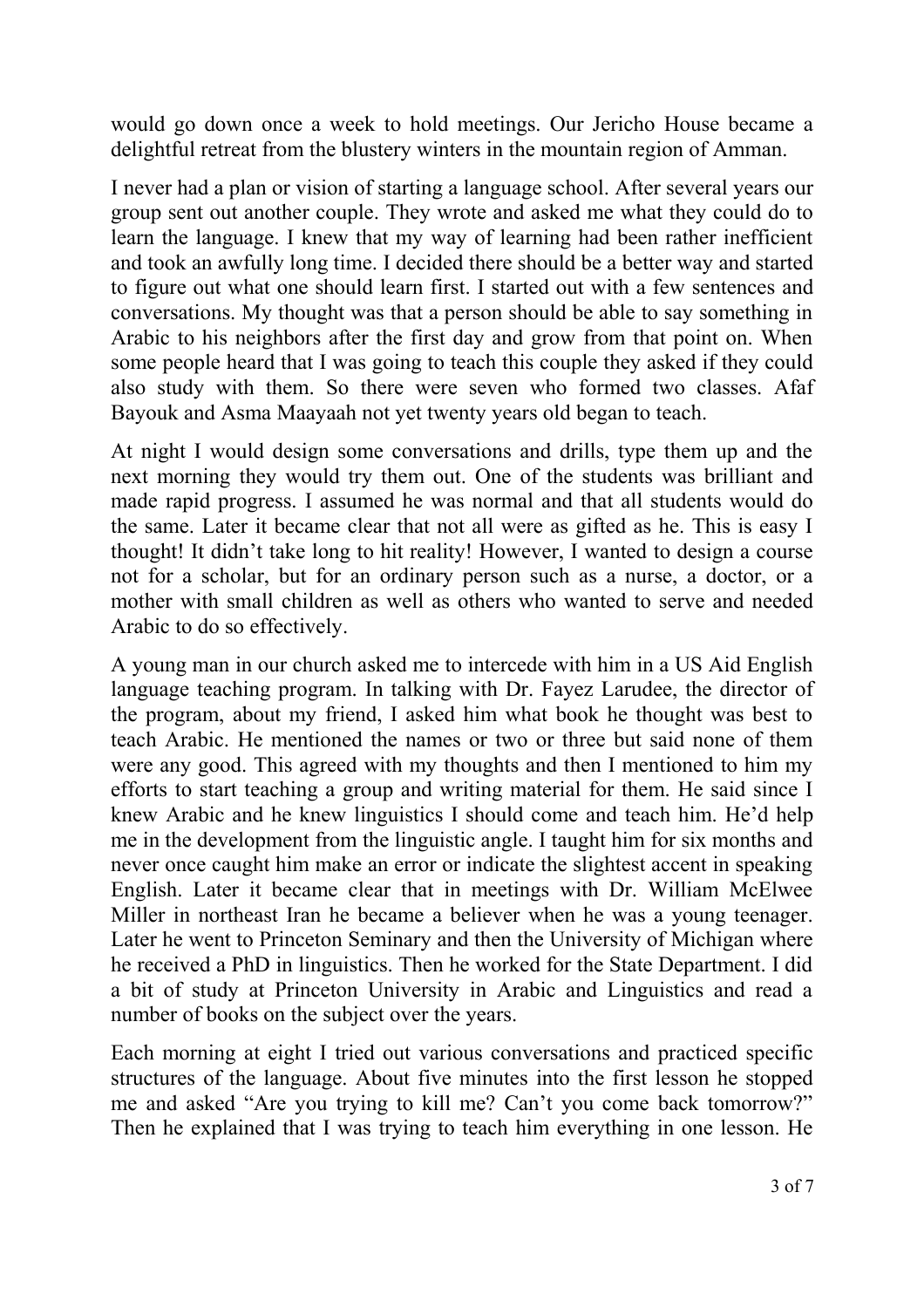helped me to internalize the concept of reaching the goal of speaking proficiently by taking small steps, not one gigantic step. It wasn't long afterward that he succumbed to cancer. He and I were writing a book to be used to teach illiterate Jordanians to read. I regret that he passed away at such a young age. His widow returned to the USA with his materials and I never saw the manuscript again. As time went on I rewrote both books of Speaking Arabic at least five times. Each time when we discovered that students were stumbling or struggling, we tried to break things down into smaller steps. I also worked out lessons called Mechanics of Pronunciation as well as an introduction to writing. The last book I wrote was a Dictionary of Evangelical Theological Expressions.

At one stage in trying to set the hierarchy or order of introducing various facets of the language I went down to our delightful house in the fragrant orange grove in Jericho. I wrote a 3x5 card for each structure and then spread them out on the floor of a couple of rooms and just studied them for a while and finally started to work on putting them into an acceptable order. That was the core of understanding the structure and how to arrange them. I had tried several orders of introducing things and feel that the final order was as useful as possible to attain the goal of accuracy in communication in the shortest time possible. That of course would be the least expensive way.

At the same time as I was working with the language school in teaching culture, grammar and advanced literature. I was involved working full time with a church, helping develop the work in Aqaba, building Camp Gilead, serving as treasurer for the relief society and helping translate for the TEE program and later teaching church history and New Testament Greek to Arabic students in Arabic. For the first twenty-five years or so I didn't have a secretary. Finally, a "Jethro" convinced me to hire a secretary. To do all of these things and keep them in balance was part of an ongoing struggle. I am not sure what difference it would have made if I had done nothing else except the school.

The government of Jordan was very gracious to us. I was interviewed several times, had phone calls to my house and even a visit. But they were able to trust me and realized I was not trying to stir up anything religious or political. I made it clear, or at least as clear as I could, that students were there to learn to communicate in Arabic. I wanted them to understand the mind of the Arab. A problem arose when some went contrary to the rules of the government and appeared on university grounds and were soon arrested. Trying to keep that type of student out of prison was always a challenge. Several were asked to leave the country but each time the reason could be traced back to zeal without wisdom.

The design of the program continued to flow out of the need to accurately pronounce the sounds, correctly join words together and finally to clearly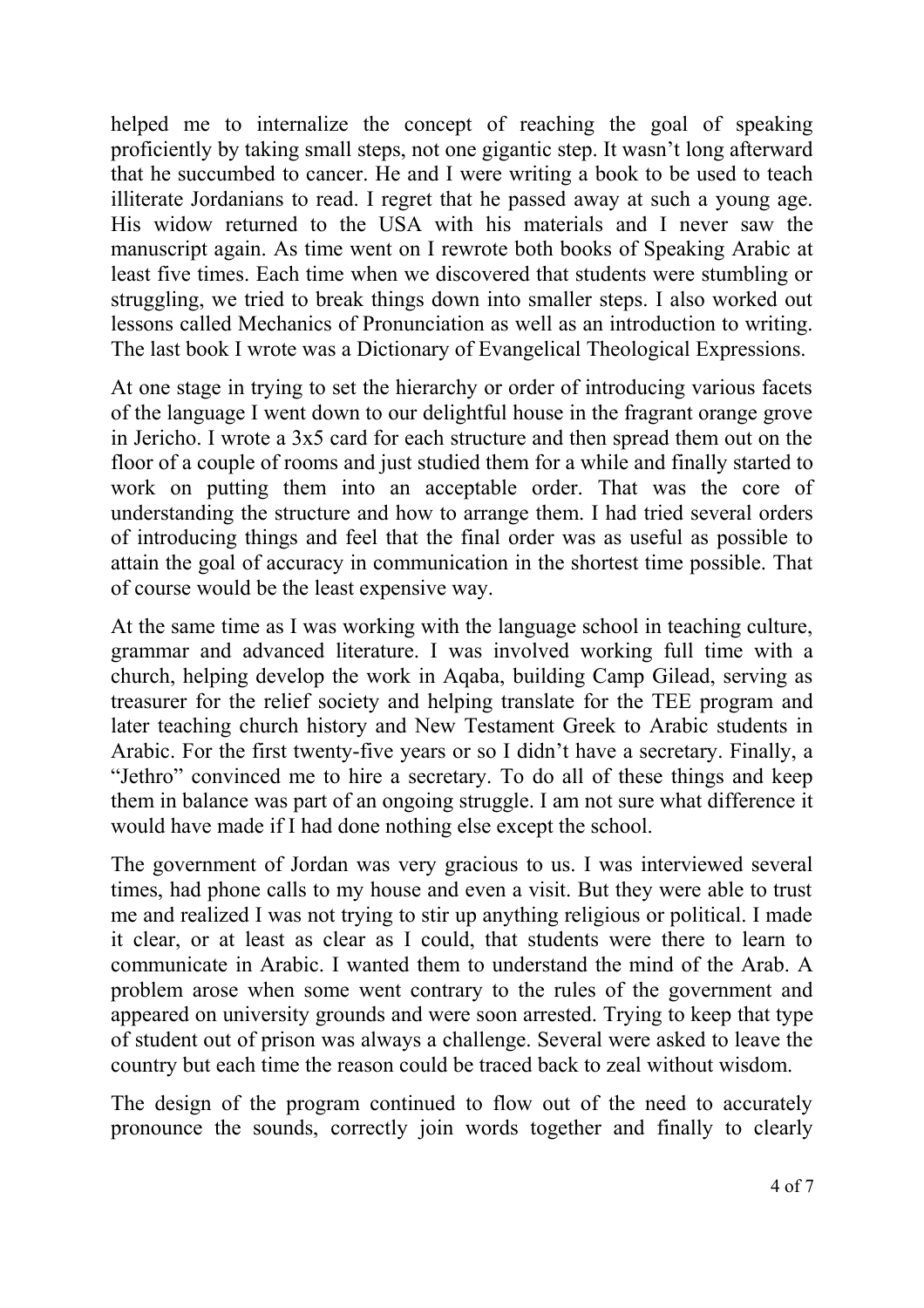express thoughts. Each aspect of the program was designed to do this. My experience showed that in most university programs, people were expected to know the alphabet and write it correctly in the first few days. My philosophy was diametrically opposite that method. It appears that writing the letters is actually a drawing of the symbols. Most people spent a good deal of time trying to portray the letter. But this meant the other side of the brain dealing with pronunciation never got very far along. I had a number of university students come and they could not pronounce well at all. Often they could not handle the grammar or speak with correct sentence structure. Their language was stilted and a cause of amusement to local people. Using the Arabic letters was a detriment to making rapid economical progress. Some people wanted me to just teach the Modern Standard and criticized me for not doing so. I listened to the criticism and determined if a person simply wanted to be a scholar in Arabic, he would need to study somewhere else. Other criticisms that may have come I would listen to and carefully evaluate, as well as discuss them with the older teachers. I never let the criticism affect the direction of the program. But when it was useful I would incorporate the ideas into the program.

As time went on and after a student had a relatively good pronunciation, knew vocabulary and was speaking with good sentence structure, we added the simple act of the symbol for each letter. Some of the students returned to the States and were way ahead in understanding the language, familiar with the grammar and vowel points and able to move quickly into advanced Arabic. One student I recall was able to get four years of college credit and began graduate school Arabic even though he was an undergrad. Since most students have interacted with romance alphabets, their eyes can move across an entire line while those looking at the Arabic letters would stumble and not do well on the first word.

To maintain this philosophy and approach was a struggle. Seems that everyone wanted to know how to write his name in the Arabic letters! Many of the students have gone on to advanced literature and are productive in the language. I felt that the core of the language was the same in each language area. Usually, small talk and greetings would differ the most. But within weeks one can make the adjustments and move on in the different dialects.

A few irritating things happened. Once, certain students started saying the school was theirs and that they should organize the students and run it! Of course they had no financial responsibilities, were not subject to interrogation by the authorities and had no idea of how an adult non-Arabic speaker could make the most efficient use of his time. We also had a constant struggle in encouraging students to mingle with local Jordanians as many stayed in clusters when they went to Arabic speaking churches. Those who helped in Sunday Schools, visited different families and invited Jordanian friends to visit them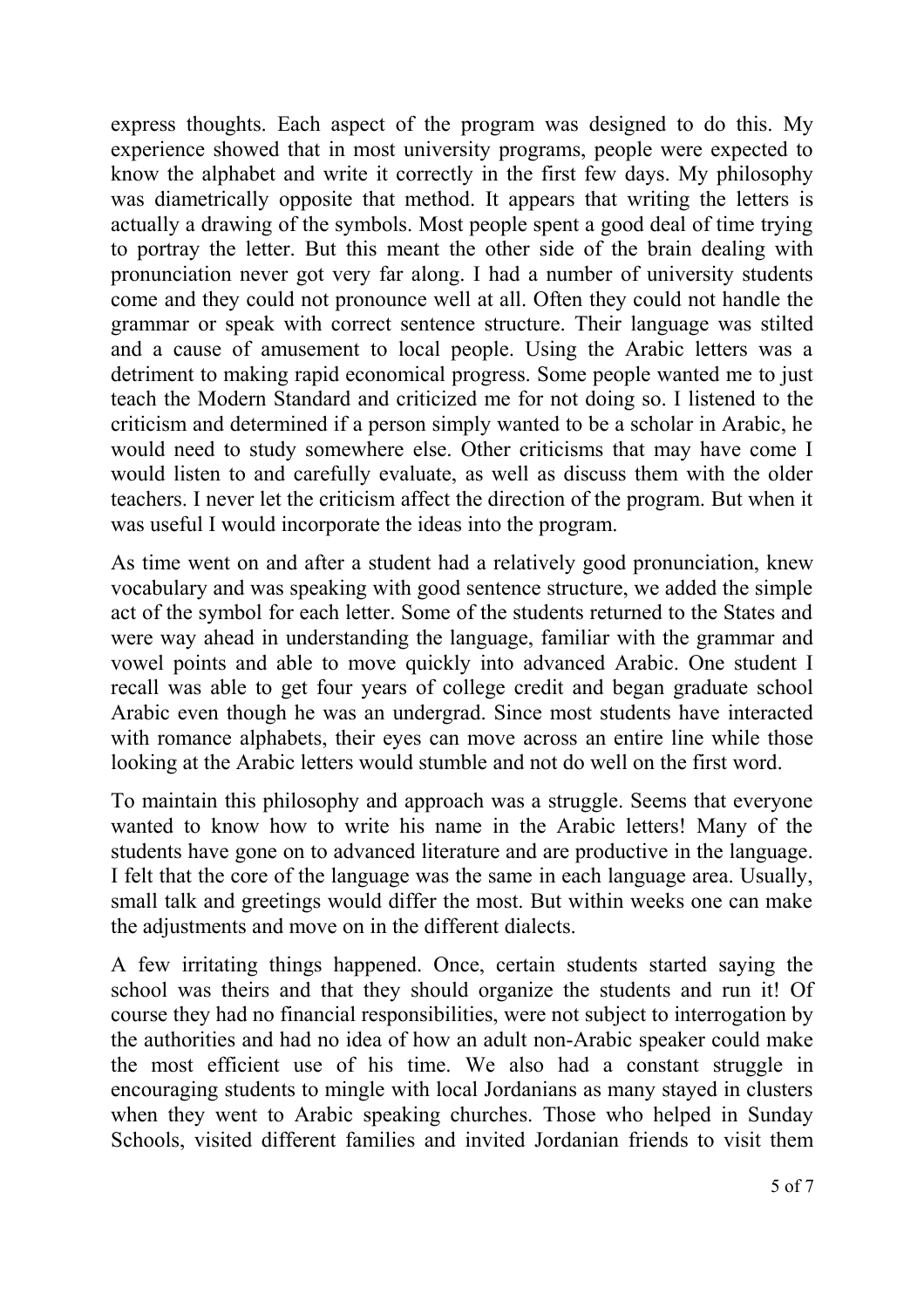made the most rapid progress. Some teachers said they could begin to tell where students lived by the progress they were making.

I never tried to get students to come to our school. If one wanted to know why they should study with us, I actually answered I wasn't trying to get students, but if anyone wanted me to help I would do my best to ensure that he have the opportunity to speak the language well.

No one tried to work with me to establish a school in other parts of the Arab World, but a number of schools sprang up here and there using my basic structure and books. Whether they succeed or not only time will tell. I am not in a position to evaluate that. If some didn't succeed my guess is that they were in an atmosphere where it was impossible for people to attend Arab church services to see how an Arab speaker would explain those things most important to us. Also not every country is as conducive to having friendly interchange with westerners or non-Arabs as Jordan. Finally they may have tried to have a hybrid program introducing some matters earlier than they should be introduced and thus thwarting the efficient steps toward fluency. Many organizations only allowed so much time for language learning and I wanted to get the most out of that time.

One of the things Dr. Larudee impressed on me was that the best student was one who knew nothing of Arabic ahead of time. Then with a clean slate you could lead him having preconceived ideas as to how much he knew or what he even knew in the language. In addition Dr. Larudee suggested that having a teacher who had taught in Jordanian schools would not be as good as a teacher that had never taught, because you could train that teacher in your method without having to deal with his desire to teach high school seniors the fine points of grammar. One time a family came and said they wanted their daughter to teach so she could learn English. She didn't get the job.

In spite of demonstrations, riots, civil wars and various political ups and downs, the school continued to grow. I still wake up at night thinking I should get ready to give a culture lecture or a grammar lecture. Then realize that I am here. One pastor, as he introduced us, mentioned that we had sacrificed forty-five years in Jordan. When it was my turn to speak I said my only sacrifice was in returning to live in New Jersey. My regret is that as I studied aspects of the Korean language I did not remain long enough in Jordan to complete a special pronunciation book for the Korean students. I had learned early on that a student would tend not to hear or reproduce things that didn't occur in his own language. Since Arabic has 28 consonants and only three main vowels it was difficult for Koreans who usually use only 14 consonants and ten vowels.

As a black iris the language school has continued to prosper. After I left the